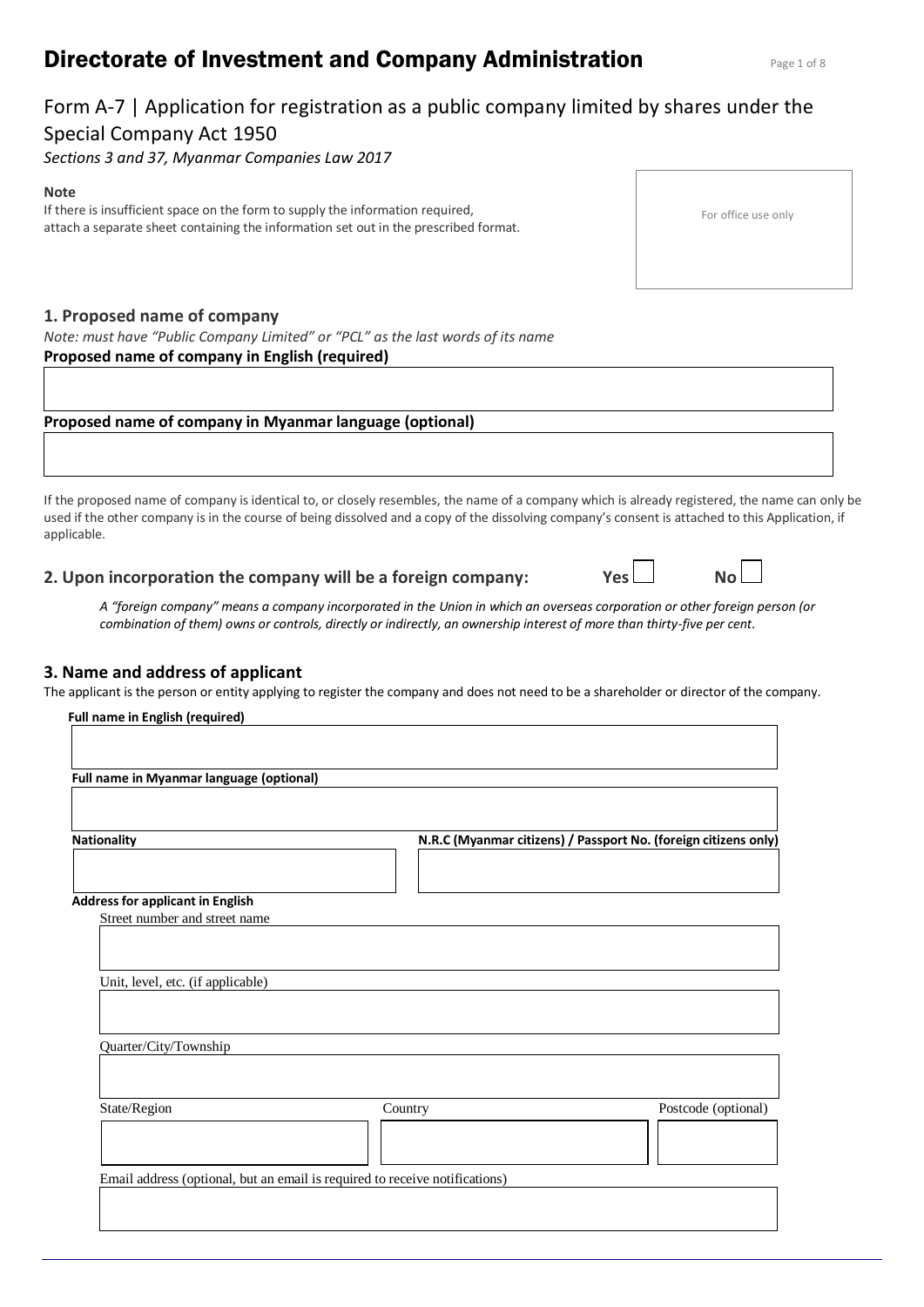### **4. Name, address and other information for each director**

**By signing this Application, the Applicant affirms that the persons named below are the initial directors of the proposed company.** 

**The Applicant attests that each person named as a Director has consented in writing to act in this capacity.**

*Notes 1) The company must hold evidence of each director's written consent with the company records.*

- *2) The company must have at least three directors, at least one of whom must be a Myanmar citizen who is ordinarily resident in the Union.*
	- *3) You must provide the name and address for each director in English. You may also provide the name in Myanmar language. 4) If there are more than 3 initial directors please submit additional pages with this Application that contain the required information.*
	- *5) A copy of each director's national registration card (N.R.C) for Myanmar citizens and passport for foreign citizens*  $must$  *be attached to this Application.*

#### **A. First director**

#### **Full name in English (required)**

| Former name of this person, if applicable, in English                                              |               |                                                                      |                     |
|----------------------------------------------------------------------------------------------------|---------------|----------------------------------------------------------------------|---------------------|
|                                                                                                    |               |                                                                      |                     |
| <b>Full name in Myanmar (optional)</b>                                                             |               |                                                                      |                     |
|                                                                                                    |               |                                                                      |                     |
| Former name of this person, if applicable, in Myanmar language (optional)                          |               |                                                                      |                     |
|                                                                                                    |               |                                                                      |                     |
| Nationality                                                                                        |               | N.R.C. (for Myanmar citizens) / Passport (for foreign citizens only) |                     |
|                                                                                                    |               |                                                                      |                     |
| Other nationalities, if applicable                                                                 |               |                                                                      |                     |
|                                                                                                    |               |                                                                      |                     |
| <b>Business occupation, if any</b>                                                                 |               |                                                                      |                     |
|                                                                                                    |               |                                                                      |                     |
| Gender                                                                                             | Date of birth |                                                                      |                     |
| Male<br>J Female                                                                                   |               |                                                                      |                     |
|                                                                                                    |               |                                                                      |                     |
|                                                                                                    |               |                                                                      |                     |
| Usual residential address for this director in English (required)<br>Street number and street name |               |                                                                      |                     |
|                                                                                                    |               |                                                                      |                     |
| Unit, level, etc. (if applicable)                                                                  |               |                                                                      |                     |
|                                                                                                    |               |                                                                      |                     |
| Quarter/City/Township                                                                              |               |                                                                      |                     |
|                                                                                                    |               |                                                                      |                     |
| State/Region                                                                                       |               | Country                                                              | Postcode (optional) |
|                                                                                                    |               |                                                                      |                     |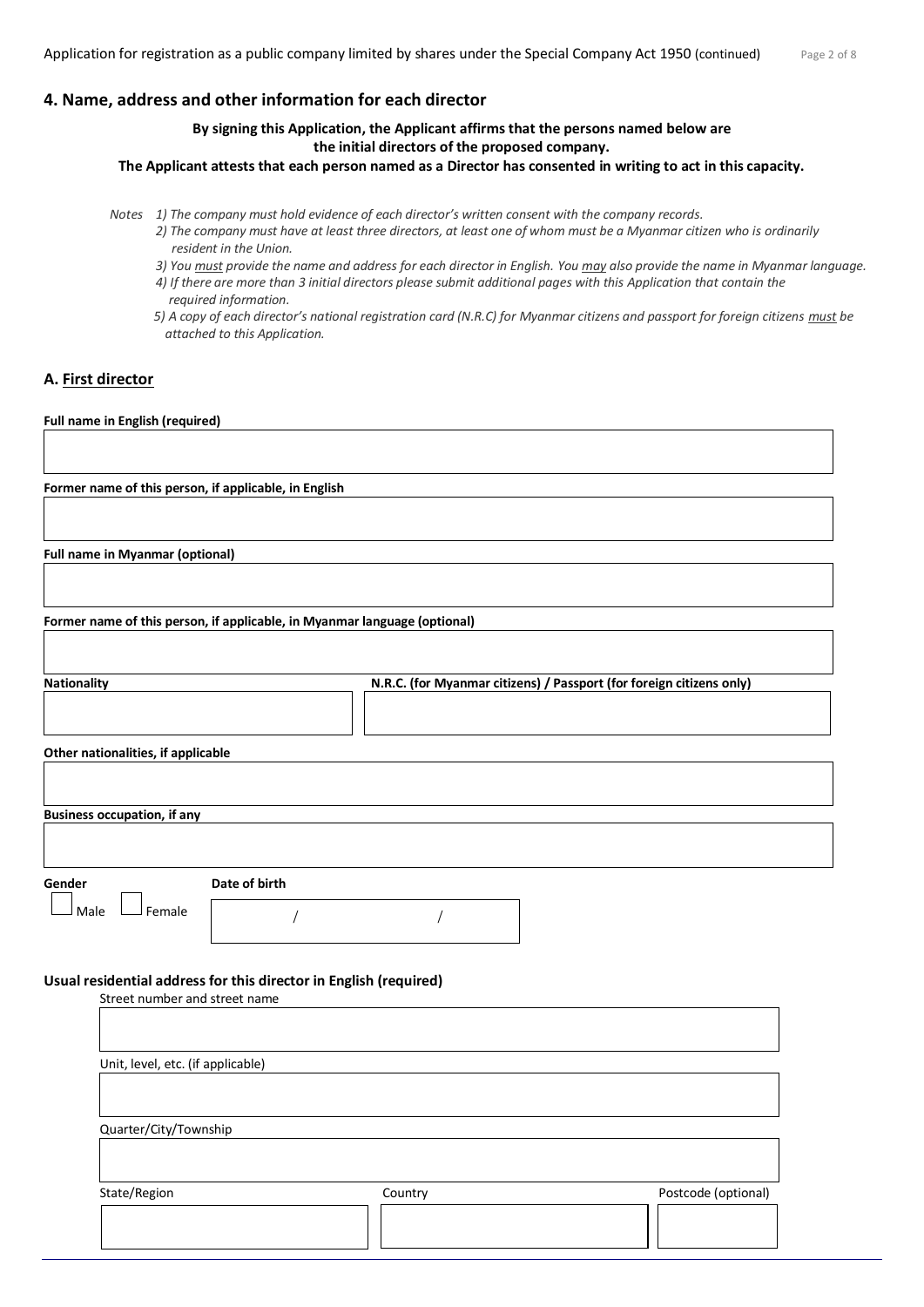Email address (optional, but an email is required to receive notifications)

Phone Number (optional, but a phone number is required to receive notifications)

### **B. Second director**

| Full name in English (required)        |                                                                                  |                                                                      |                     |
|----------------------------------------|----------------------------------------------------------------------------------|----------------------------------------------------------------------|---------------------|
|                                        |                                                                                  |                                                                      |                     |
|                                        | Former name of this person, if applicable, in English                            |                                                                      |                     |
|                                        |                                                                                  |                                                                      |                     |
| <b>Full name in Myanmar (optional)</b> |                                                                                  |                                                                      |                     |
|                                        |                                                                                  |                                                                      |                     |
|                                        | Former name of this person, if applicable, in Myanmar language (optional)        |                                                                      |                     |
|                                        |                                                                                  |                                                                      |                     |
| Nationality                            |                                                                                  | N.R.C. (for Myanmar citizens) / Passport (for foreign citizens only) |                     |
|                                        |                                                                                  |                                                                      |                     |
| Other nationalities, if applicable     |                                                                                  |                                                                      |                     |
|                                        |                                                                                  |                                                                      |                     |
| <b>Business occupation, if any</b>     |                                                                                  |                                                                      |                     |
|                                        |                                                                                  |                                                                      |                     |
| Gender                                 | Date of birth                                                                    |                                                                      |                     |
| Female<br>Male                         |                                                                                  |                                                                      |                     |
|                                        | Usual residential address for this director in English (required)                |                                                                      |                     |
| Street number and street name          |                                                                                  |                                                                      |                     |
|                                        |                                                                                  |                                                                      |                     |
| Unit, level, etc. (if applicable)      |                                                                                  |                                                                      |                     |
|                                        |                                                                                  |                                                                      |                     |
| Quarter/City/Township                  |                                                                                  |                                                                      |                     |
|                                        |                                                                                  |                                                                      |                     |
| State/Region                           |                                                                                  | Country                                                              | Postcode (optional) |
|                                        |                                                                                  |                                                                      |                     |
|                                        | Email address (optional, but an email is required to receive notifications)      |                                                                      |                     |
|                                        |                                                                                  |                                                                      |                     |
|                                        | Phone Number (optional, but a phone number is required to receive notifications) |                                                                      |                     |
|                                        |                                                                                  |                                                                      |                     |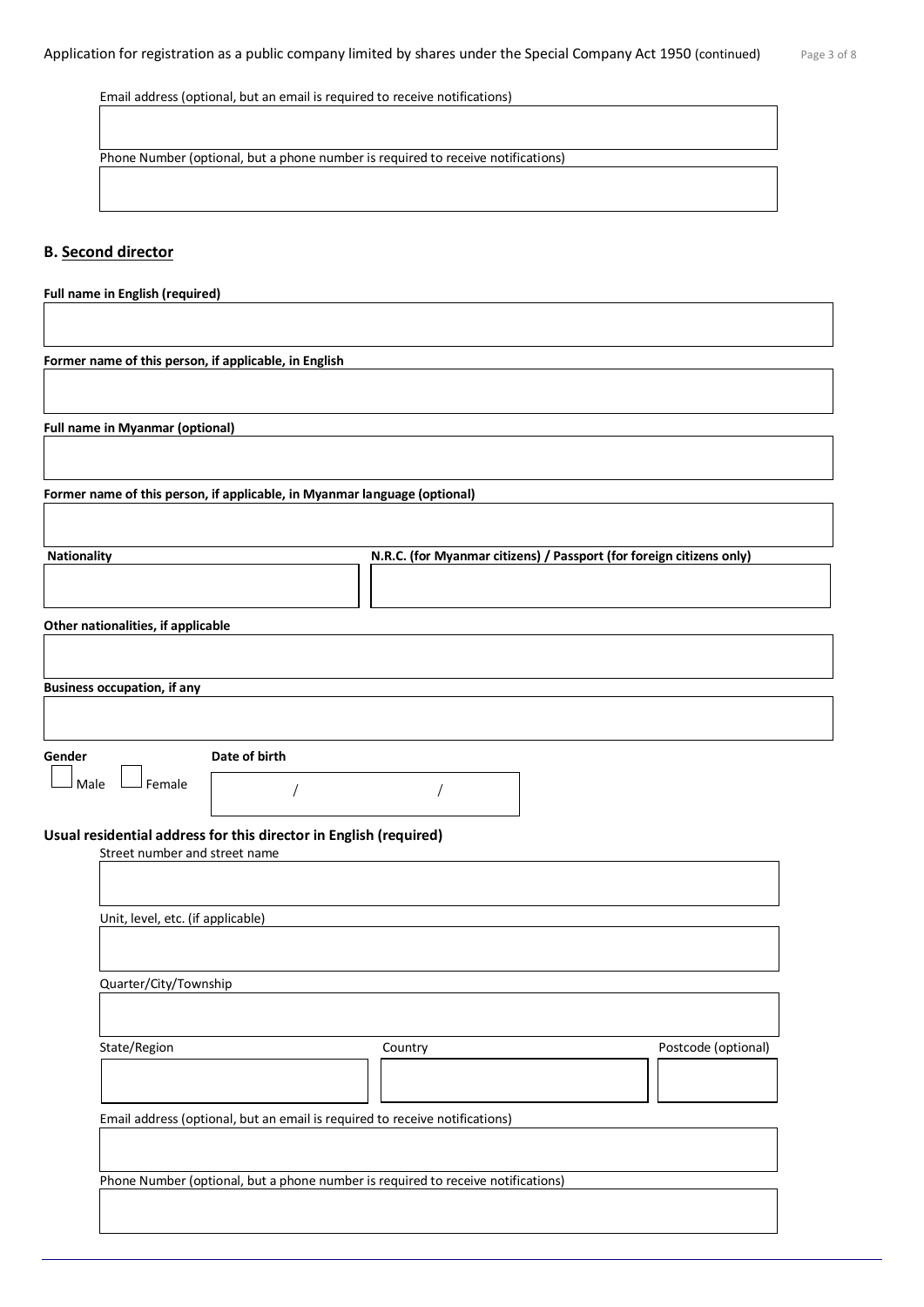# **C. Third director**

| <b>Full name in English (required)</b>                                                             |
|----------------------------------------------------------------------------------------------------|
|                                                                                                    |
| Former name of this person, if applicable, in English                                              |
|                                                                                                    |
| <b>Full name in Myanmar (optional)</b>                                                             |
|                                                                                                    |
|                                                                                                    |
| Former name of this person, if applicable, in Myanmar language (optional)                          |
|                                                                                                    |
| Nationality<br>N.R.C. (for Myanmar citizens) / Passport (for foreign citizens only)                |
|                                                                                                    |
| Other nationalities, if applicable                                                                 |
|                                                                                                    |
| <b>Business occupation, if any</b>                                                                 |
|                                                                                                    |
| Gender<br>Date of birth                                                                            |
| Female<br>Male                                                                                     |
|                                                                                                    |
| Usual residential address for this director in English (required)<br>Street number and street name |
|                                                                                                    |
|                                                                                                    |
| Unit, level, etc. (if applicable)                                                                  |
|                                                                                                    |
| Quarter/City/Township                                                                              |
|                                                                                                    |
| State/Region<br>Postcode (optional)<br>Country                                                     |
|                                                                                                    |
| Email address (optional, but an email is required to receive notifications)                        |
|                                                                                                    |
| Phone Number (optional, but a phone number is required to receive notifications)                   |
|                                                                                                    |
|                                                                                                    |

# **5. Name, address and other information for secretary, if applicable**

A company may have a secretary, but this is not required.

#### *By signing this Application, the Applicant affirms that the person named below is the initial secretary of the company. The Applicant attests that the person named as secretary has consented in writing to act in this capacity.*

*Note: 1) The company must hold evidence of the secretary's written consent with the company records. 2) A copy of the secretary's national registration card (N.R.C) for Myanmar citizens and passport for foreign citizens must be attached to this Application.*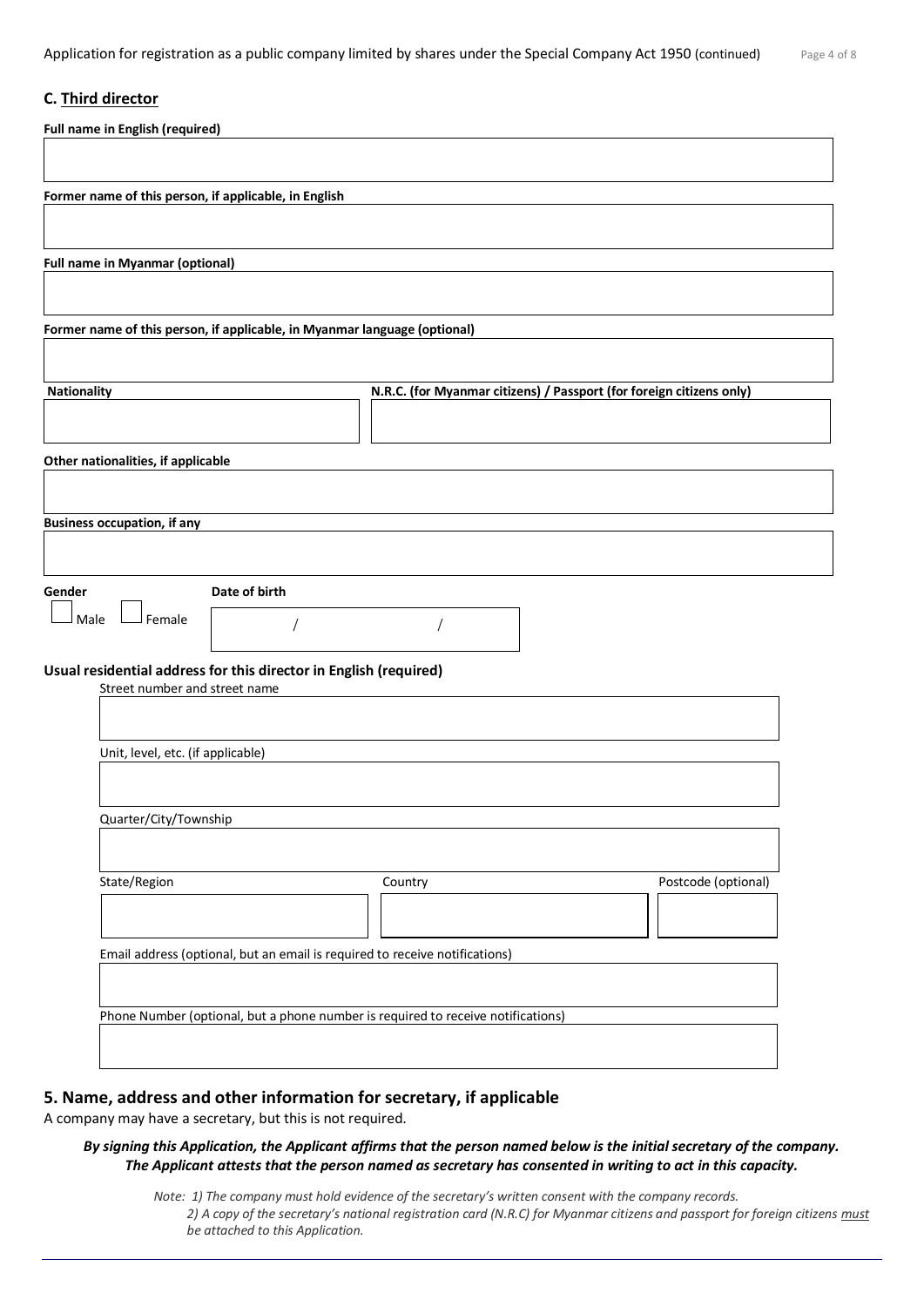| <b>Full name in English (required)</b>                                    |                                                                      |
|---------------------------------------------------------------------------|----------------------------------------------------------------------|
|                                                                           |                                                                      |
| Former name of this person, if applicable, in English                     |                                                                      |
|                                                                           |                                                                      |
| <b>Full name in Myanmar (optional)</b>                                    |                                                                      |
|                                                                           |                                                                      |
| Former name of this person, if applicable, in Myanmar language (optional) |                                                                      |
|                                                                           |                                                                      |
| Nationality                                                               | N.R.C. (for Myanmar citizens) / Passport (for foreign citizens only) |
|                                                                           |                                                                      |
| Other nationalities, if applicable                                        |                                                                      |
|                                                                           |                                                                      |
| <b>Business occupation, if any</b>                                        |                                                                      |
|                                                                           |                                                                      |
| Gender<br>Date of birth                                                   |                                                                      |
| Female<br>Male                                                            |                                                                      |
| Usual residential address in English (required)                           |                                                                      |
| Street number and street name                                             |                                                                      |
|                                                                           |                                                                      |
| Unit, level, etc. (if applicable)                                         |                                                                      |
|                                                                           |                                                                      |
| Quarter/City/Township                                                     |                                                                      |
| State/Region                                                              | Postcode (optional)<br>Country                                       |
|                                                                           |                                                                      |
|                                                                           |                                                                      |
| Email address                                                             |                                                                      |
| Phone Number                                                              |                                                                      |
|                                                                           |                                                                      |
|                                                                           |                                                                      |

# **6. Registered office address (in English)**

Street number and street name

Unit, level, etc. (if applicable)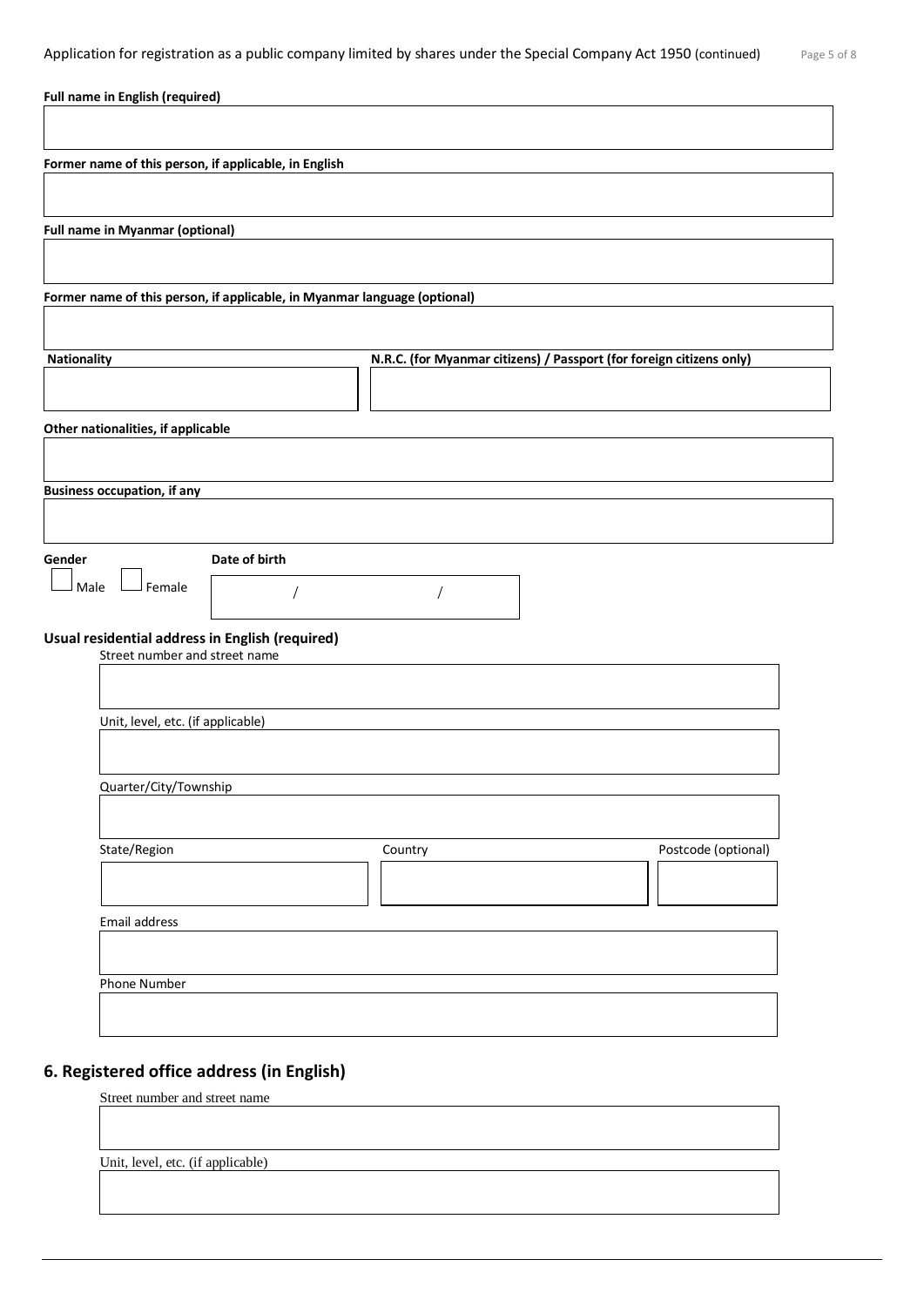| Quarter/City/Township |         |                     |
|-----------------------|---------|---------------------|
| State/Region          | Country | Postcode (optional) |
|                       |         |                     |

### **7. Address of principal place of business in the Union in English (if different to registered office)** Street number and street name

| Unit, level, etc. (if applicable) |         |                     |
|-----------------------------------|---------|---------------------|
|                                   |         |                     |
| Quarter/City/Township             |         |                     |
|                                   |         |                     |
|                                   |         |                     |
| State/Region                      | Country | Postcode (optional) |
|                                   |         |                     |
|                                   |         |                     |

# **8. Share capital**

| A. Total number of shares of all classes to be issued by the company:                                                                       |  |  |
|---------------------------------------------------------------------------------------------------------------------------------------------|--|--|
| B. The currency in which the company's share capital is to be denominated:<br>(MMK or USD)                                                  |  |  |
| C. Does the company have an ultimate holding company?<br>This question only annlies if the company has a member which is a corporate entity |  |  |

*This question only applies if the company has a member which is a corporate entity. "Ultimate holding company", in relation to a body corporate, means a body corporate that is a holding company of the first-mentioned body corporate and is itself not a subsidiary of any body corporate.*

 $\overline{1}$ 

٦

**Name of ultimate holding company** 

**Registration number (if applicable) Jurisdiction of incorporation**

#### **D. Share capital structure**

| Share class code | Full title of class if not listed in the share<br>class code table below | Total number<br>of shares | Total amount paid on<br>these shares (if<br>applicable) | Total amount unpaid<br>on these shares (if<br>applicable) |
|------------------|--------------------------------------------------------------------------|---------------------------|---------------------------------------------------------|-----------------------------------------------------------|
|                  |                                                                          |                           |                                                         |                                                           |
|                  |                                                                          |                           |                                                         |                                                           |
|                  |                                                                          |                           |                                                         |                                                           |

*The following are standard share codes that may be used to complete the table above. If the company will have a class of shares that does not appear in this table below please enter the full title of the class in the space provided above.*

| Share class code | <b>Full title of share class</b> |
|------------------|----------------------------------|
| ORD              | Ordinary                         |
| A                | Class A shares                   |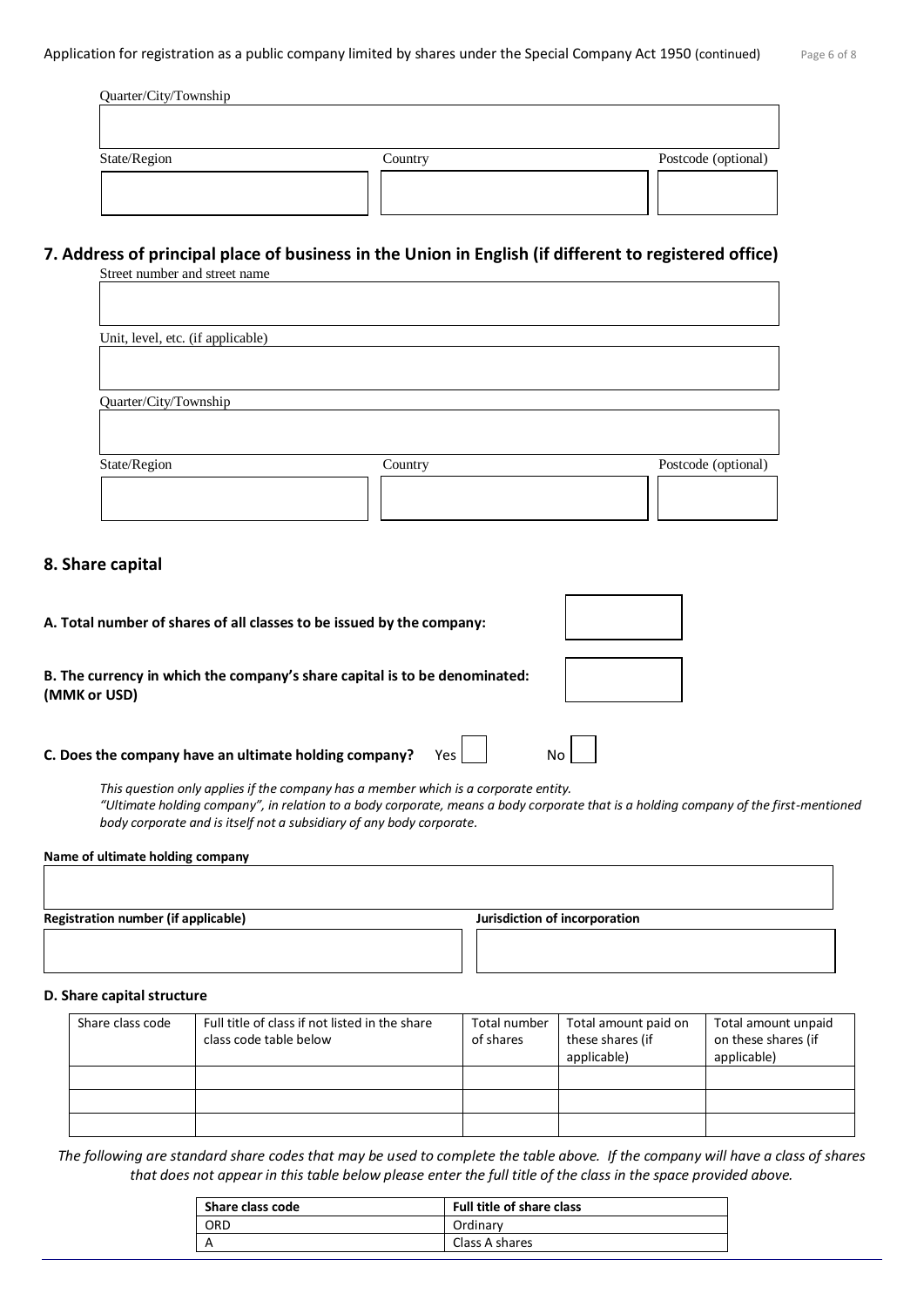| B           | Class B shares               |
|-------------|------------------------------|
|             | Class C shares               |
| <b>EMP</b>  | Employee's shares            |
| <b>MGM</b>  | Management shares            |
| <b>RED</b>  | Redeemable shares            |
| PRF         | Preference shares            |
| <b>REDP</b> | Redeemable-Preference shares |

#### **9. Members**

#### **1. Number of members**

A public company may have any number of members.

#### **2. List of members**

The company must attach to this Application a list of members which includes the following information:

a) If the member is a natural person, provide their full legal name and address in English, nationality, N.R.C (for Myanmar citizens) or passport number (for foreign citizens), gender and date of birth.

b) If the member is another entity registered in the Union (such as another company or registered overseas corporation), provide the entity name and registration number.

c) If the member is an entity that is not registered in the Union (such as a non-registered overseas company), provide the entity name, registration number (if any), address, jurisdiction, and contact person information.

d) For every member, state the class and number of shares issued to that member, the total amount paid on those shares and the total amount unpaid on those shares (if applicable). Please submit additional pages containing all required information for members with this Application.

#### *By signing this Application, the Applicant hereby certifies that the company has attached a true and correct list of members and attests that each person named as a member has consented in writing to act in this capacity and subscribe for the shares to be allotted to them.*

# **10. Constitution**

The Company must attach a copy of its constitution certified by the Applicant to this Application.

### *By signing this Application, the Applicant hereby certifies that the company has attached a true and correct copy of its constitution certified by the Applicant to this form.*

#### **11. Signed by Applicant**

I certify that the information in this form and any document attached to this form are true and correct.

#### **Signature: \_\_\_\_\_\_\_\_\_\_\_\_\_\_\_\_\_\_\_\_\_\_\_\_\_\_\_\_\_\_\_\_\_\_\_\_\_\_\_\_\_\_\_\_\_\_\_\_\_**

#### **Full name in English (required)**

# **12. Lodged by**

 **Name:**

**Address:**

**Telephone:**

**Email:**